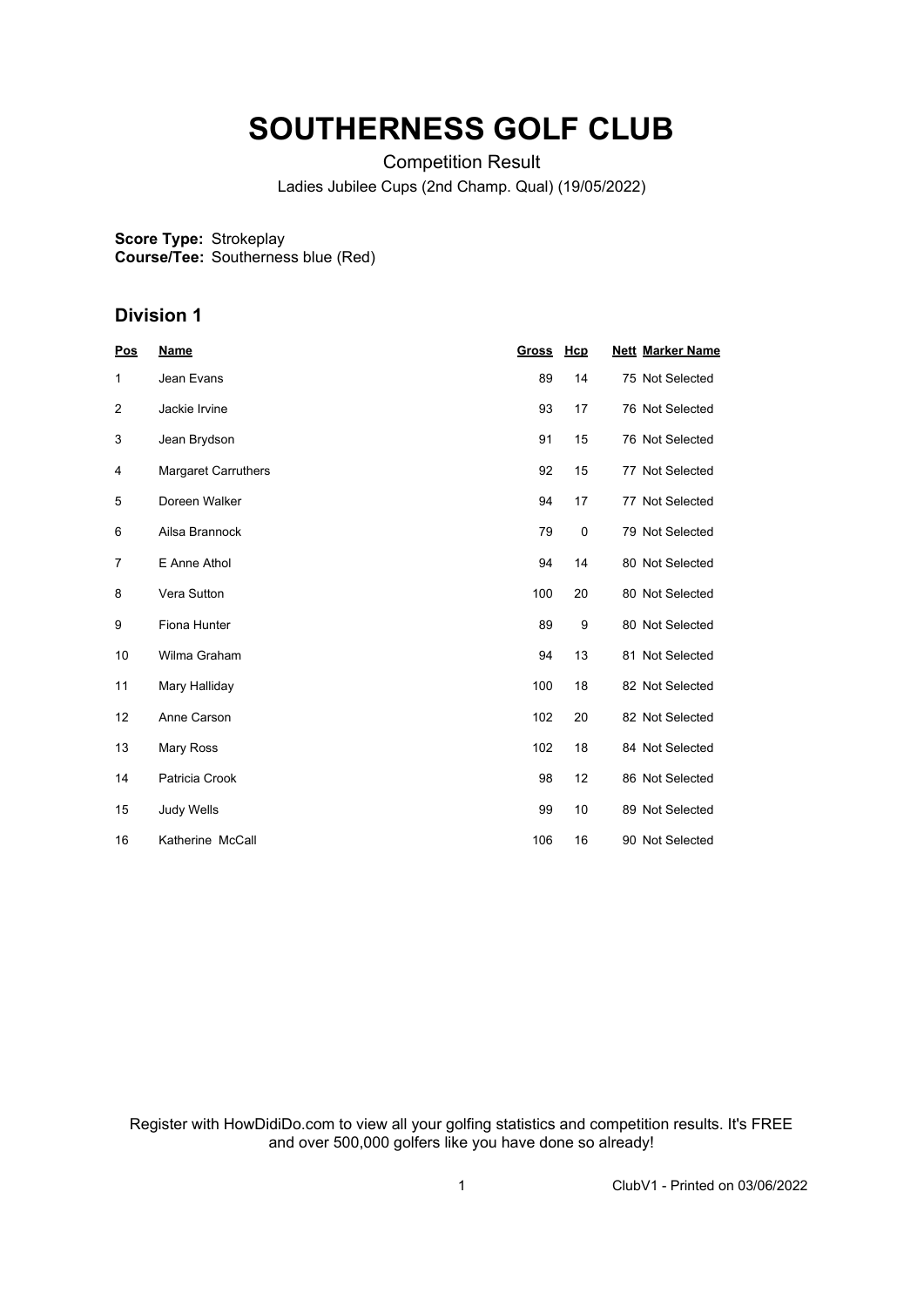**Score Type: Course/Tee:** Strokeplay Southerness blue (Red)

## **Division 2**

| Pos            | <b>Name</b>             | <b>Gross</b> | Hcp | <b>Nett Marker Name</b> |
|----------------|-------------------------|--------------|-----|-------------------------|
| 1              | <b>Christine Watret</b> | 98           | 29  | 69 Not Selected         |
| 2              | Elena Rogers            | 96           | 24  | 72 Not Selected         |
| 3              | Ann Johnstone           | 95           | 22  | 73 Not Selected         |
| 4              | Grace Brown             | 104          | 22  | 82 Not Selected         |
| 5              | Morag Neil              | 105          | 23  | 82 Not Selected         |
| 6              | Jean Forrest            | 107          | 24  | 83 Not Selected         |
| $\overline{7}$ | <b>Elizabeth Gibson</b> | 110          | 24  | 86 Not Selected         |
| 8              | Anne Kerr               | 108          | 22  | 86 Not Selected         |
| 9              | Carolyn Greig           | 115          | 28  | 87 Not Selected         |
| 10             | Margaret Nicol          | 112          | 24  | 88 Not Selected         |
| 11             | Lynda Bryson            | 118          | 28  | 90 Judy Wells           |
| 12             | Anna Macfarlane         | 118          | 27  | 91 Not Selected         |
| 13             | Kate Howie              | <b>NR</b>    | 28  | <b>NR Not Selected</b>  |
| 14             | Hilary Lyon             | <b>NR</b>    | 33  | <b>NR Not Selected</b>  |

Register with HowDidiDo.com to view all your golfing statistics and competition results. It's FREE and over 500,000 golfers like you have done so already!